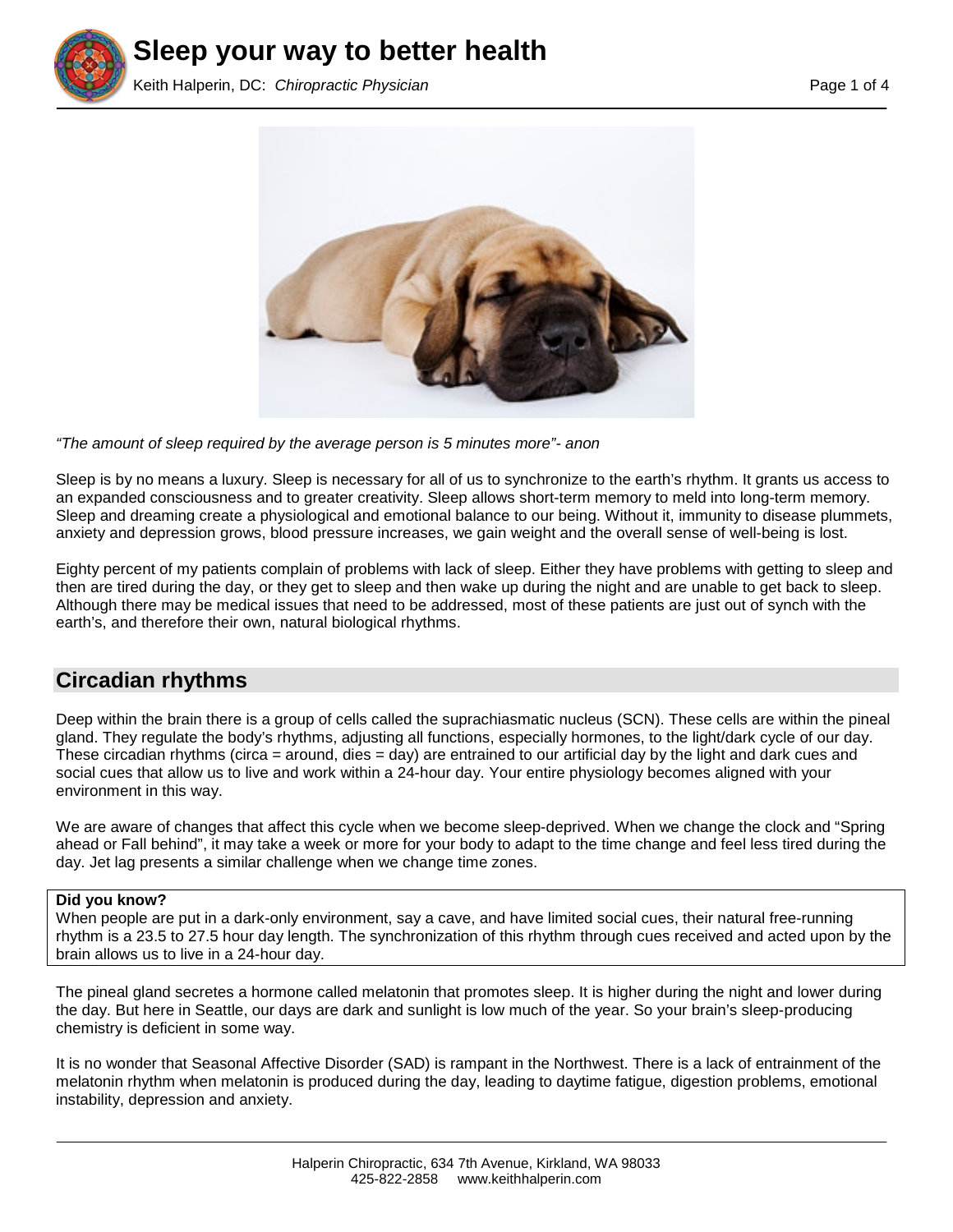

Add to this the physical and emotional stress many of us experience, combined with a depleted nutritional status, and our sleep chemistry becomes drastically altered.

Melatonin, the sleep hormone, normally declines rapidly with age and is minimal by age 70. Caffeine, alcohol, nicotine, beta-blocker medications, some anti-depressants, sleeping pills, tranquilizers and of course chronic stress all lower melatonin. So do over-the-counter NSAIDs, such as ibuprofen.

## **Measuring and testing:**

There are 3 tests which I find useful in evaluating sleep related problems.

- 1. Melatonin can be easily measured using a saliva test. Since melatonin should be high at night and low after arising in the morning, changes in the rhythm of melatonin, and/or the amount of melatonin, will help determine if changes in diet, light/dark cycles, or nutrition supplementation are needed. (see attached example)
- 2. I always like to do a saliva test for adrenal stress hormones (see attached). If the rhythm of the stress hormones, cortisol and DHEA, is changed, the sleep rhythm of melatonin secretion will be affected.

The normal daily rhythm of cortisol is nearly opposite to that of melatonin: high in the morning, as it readies your physiology to face the day, and low in the night, to allow the body to settle into restful sleep. If this rhythm is changed due to stress or changes in nighttime blood sugar, the adrenals sound the alarm and create a wakeful state. If cortisol is abnormally high, it will also decrease melatonin.

3. If needed, testing for nutrient absorption using metabolic panels may pinpoint just what amino acids, the building blocks of neurotransmitters in the brain that promote relaxation and sleep, are necessary for restoration of the normal pattern of sleep. It also measures the nutritional precursors necessary for your body to create melatonin. We can then create a diet and supplementation to help facilitate better sleep.

#### **Did you know?**

Many of my patients display an upside-down melatonin rhythm, resulting in sleeping during the day and being awake at night. This is a common pattern found in bipolar individuals.

## **Ways to change melatonin**

**Light:** If the problem is an abnormal rhythm, consider light therapy. Based on feedback from testing and listening to my patients, it may be necessary to use bright light at the beginning of the day to shut down melatonin production. I like to read under bright light each morning. Light is measured in units called lux. The sun is about 20,000 lux on a bright morning. A light bulb is about 200 lux .The stronger light cue created by the sun shifts the melatonin rhythm by shutting it down. People require different amounts of light to accomplish this goal. Some can use two 100-watt light bulbs to accomplish this. Others need to buy special high-intensity light lamps made especially for SAD. You will have to experiment and see which works best for you. It is the blue spectrum of light that effects change of this rhythm.

\*\*Never look directly into the sun—you just have to be outside in the sun about 20 minutes to shut down the melatonin rhythm.

Today we rely on electronic devices to organize and entertain us. A recent study by the National Sleep Foundation found that 95% of us use some type of electronics like a television or computer, video game or cell phone within one hour of going to sleep. What this does is direct blue light through the eyes to the pineal, shutting down or lowering melatonin production just at the time we need it to go to sleep. So what is the solution? Stop using these devices at least 2 hours before bedtime. Read in a dimly lit room at night. Amber-colored light seems to preserve melatonin production better than most. I have had patients buy simple amber-colored work goggles to use late at night to accomplish the same results.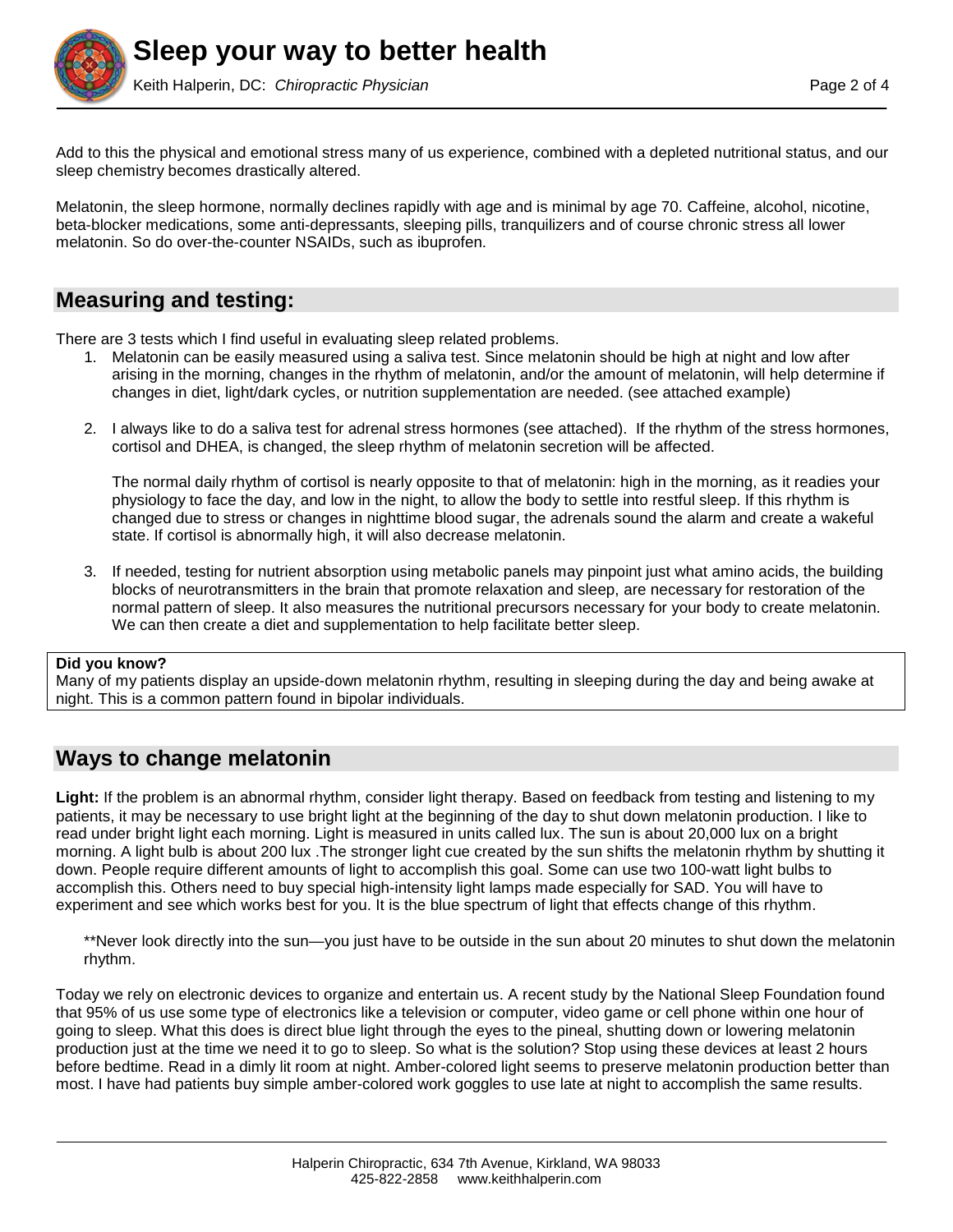

Keith Halperin, DC: *Chiropractic Physician* Page 3 of 4

Sleep in a pitch black room or wear an eye mask that blocks light. This will help insure that more melatonin is produced by the brain while sleeping. Never use an electric blanket. It has been shown to decrease serotonin levels.

### **Which is better?**

The use of the IPAD or notebook computer seems to emit more direct blue light into the eyes than the Kindle or other similar devices. Therefore it more strongly inhibits melatonin production.

## **Nutrition and amino acids:**

Ask yourself the following:

- Do I regularly experience :
	- Negativity and/or depression
	- Worry, anxiety
	- Panic attacks
	- Rage, irritability
	- Insomnia or disturbed sleep
	- Winter sadness and depression (SAD)
	- Fibromyalgia symptoms, TMJ, migraines
	- A dislike for hot weather
	- Cravings for sweets, starches, alcohol, or marijuana

If the answer is yes to more than one or two of the above, you may have low serotonin levels. Serotonin is our natural antidepressant. It is also the precursor to melatonin.

### **Did you know?**

Most of the serotonin made in the body is made and used in the gut. The brain only makes and uses a small percentage of serotonin.

# **Tryptophan and 5-HTP:**

Melatonin production requires two amino acid precursors, tryptophan and 5-HTP (5-hydroxytryptophan).Tryptophan is found in protein-rich foods. Here's how it goes: Your body converts tryptophan into serotonin. Then serotonin is converted into melatonin within the eye cells and within the pineal gland of the brain. Both tryptophan and 5-HTP have been shown to raise melatonin levels by over 300% in twenty minutes.\*

Next, do you experience adrenal stress as indicated by your labs and by:

- Cravings for sweets
- Bouts of low blood sugar over stressed, burned out
- Inability to relax or slow down
- Endless monkey mind and anxiety just before sleep

You may be experiencing a depletion of GABA, another amino acid that acts as our own natural tranquilizer. Together with the addition of tryptophan and/or serotonin, GABA sometimes quiets the racing mind and promotes restful sleep. Both GABA and serotonin may be used together to aid sleep, since they work on different parts of the brain.

If your adrenal labs show a spike at night, the amino acid phosphatidal serine can be used to dampen the surge of cortisol when taken before bed. I always ask my patients if they awake at night shaky or hungry for sugar and carbs, indicating low blood sugar. If you have a blood sugar crash, like the one you may experience at 2-3 p.m. in the afternoon, the adrenals react by releasing cortisol to force the liver to let go of stored sugar. It also increases hunger, sometimes resulting in binging later in the day. If this occurs during sleep time, I often have my patients eat half of a ripe banana or a